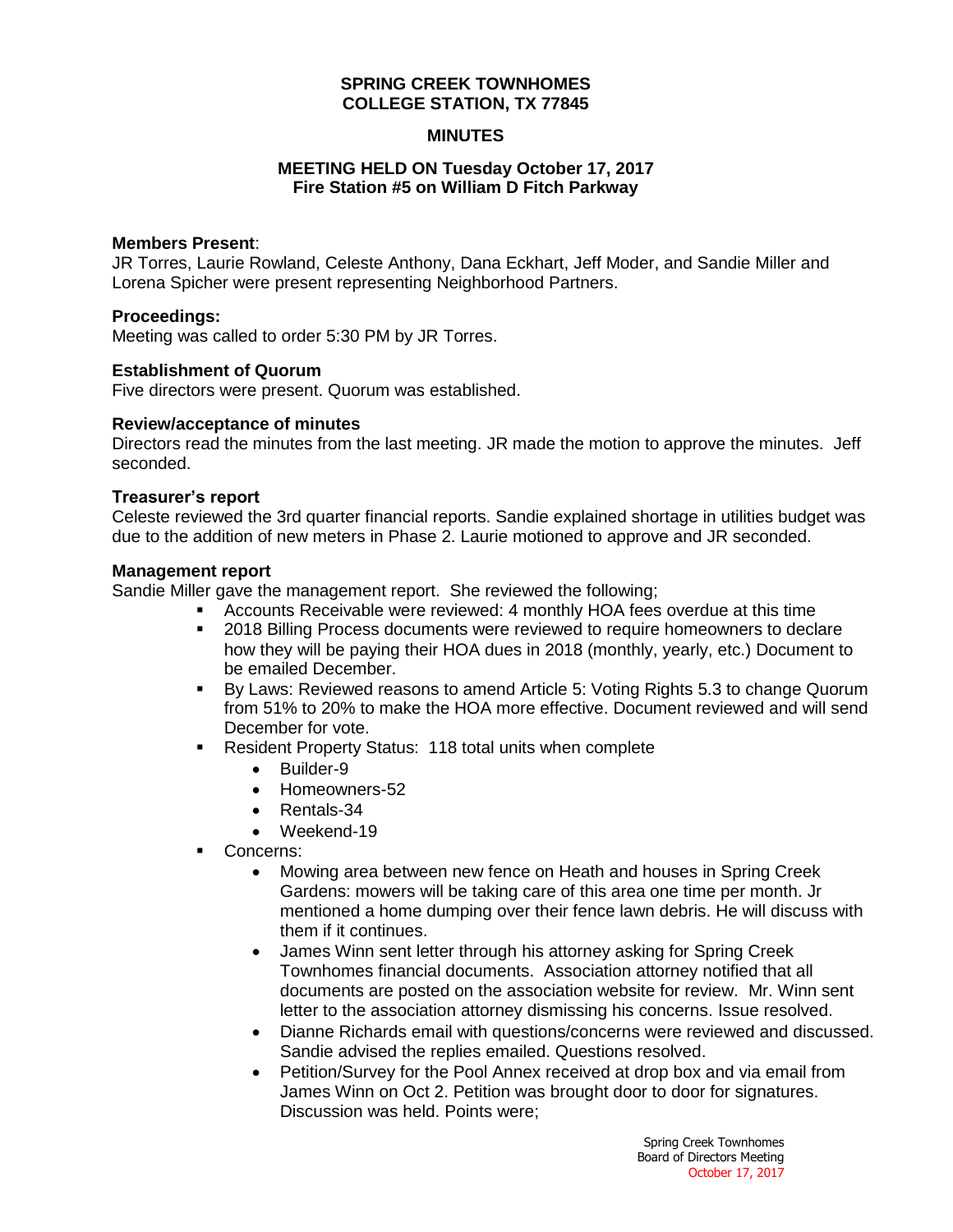-Unauthorized by HOA board or management company

-Tenant Signatures

-Multiple Signatures per address

Email was sent to residents. Requests in the petition were discussed. No other correspondence has been received from Mr. Winn or others involved. No residents present to discuss. The issue was dismissed.

## **Completed business**

Restated CCRs to update to Texas State Laws Pool resurfaced Iron gates to secure community Fence repairs-common area and residents lots

## **Unfinished business**

2017 Projects to be completed

Realm Sign Lettering: contacting new companies no reply with previous contractor Common Area Landscaping tabled until 2018

Enforcement of CCRs: basketball stand in driveway in violation

Front Doors of Phase 2: doors can be replaced by homeowners to match others in Phase 2 for the cost of the door \$1025.00, if desired

Quote for changing the volleyball court to a basketball court was \$28,008 which does not include permits and additional fencing. Not enough money in budget or reserve accounts to do this at this time. Discussed removing volleyball court and having a big grassy area for recreation to eliminate the cost of maintaining volleyball court that is rarely utilized and creates issues with sand in the pools.

Appraisal office added \$2.37 yearly tax to common area

## **New business**

- A motion to approve additional insurance for all property fencing was discussed due to HOA taking over fence repair and maintenance. Jeff made a motion to approve and Dana seconded motion. All directors were in favor of adding the insurance.

- Power-washing exterior of homes in Phase 1 to remove dirt and mold: estimates received and will begin in 2018

- Per request of homeowner, estimates were gathered to look at cost of exterior quarterly bug treatment: this would further increase HOA fees and is not typically a matter handled by townhome HOAs.

- 2018 Proposed Budget was reviewed: several items to be adjusted/amended or moved. Sandie will revise with approval from Celeste (Treasurer) and HOA board.

# **Meeting was adjourned at 7:15 pm**

# **Meeting Documents:**

- Meeting Agenda
- P&L Report
- Balance Sheet: Cash Basis
- Minutes from 7/11/17 Board Meeting
- Quarterly Comparison Report
- 2018 Billing Document
- By Laws quorum vote

# **List of Homeowner Attendance:**

JR Torres Laurie Rowland